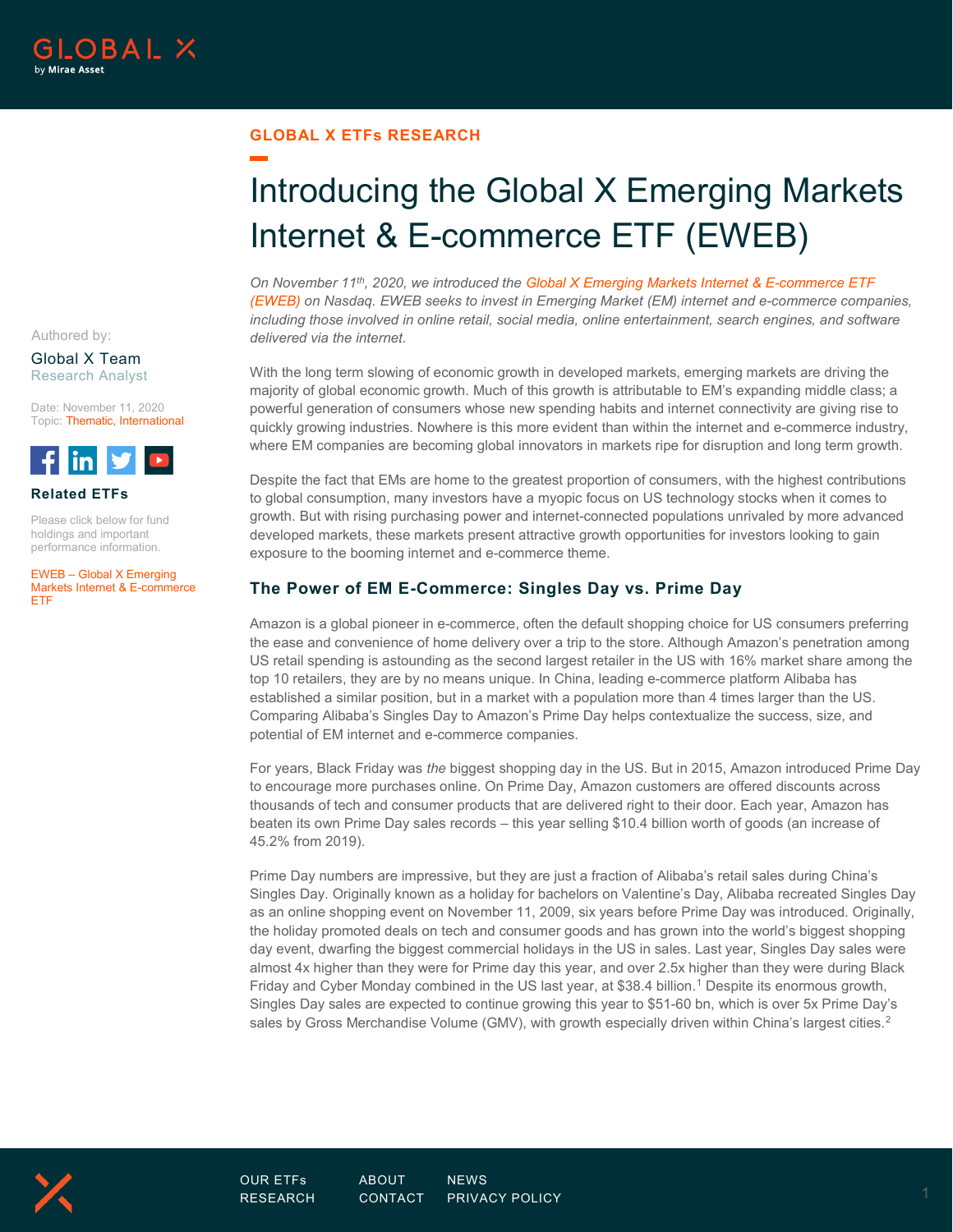

## SINGLES DAY VS. PRIME DAY GMV (BILLIONS USD)

Source: Global X ETFs. CNBC. TechCrunch. Digital Commerce 360.



*Note: Data for Singles Day 2020 in the above graphic is based a forecast based on consensus Analyst estimates whereas data for Prime Day 2020 refers to reported GVM.*

## **Emerging Market Consumers Are Driving Global Growth**

The sheer size of Singles Day in China reflects a key long-term trend around the world: emerging market consumers are an increasingly powerful cohort and a major driver of global economic growth. Many investors are familiar with the EM growth story – that high growth developing countries are facilitating the accumulation of wealth among younger, increasingly educated and connected, and growing populations. But many still underestimate how important EM growth is to the global economy, and the centrality of digitalized consumption to this growth.

• EMs are not only growing faster than developed economies but are becoming major global economies in their own right. In the mid-1990s, EMs began outpacing Developed Markets (DMs) in terms of real GDP growth, and with the exception of 1998, have continued growing faster than DMs since. Likewise, China and India are now among the top 5 largest economies globally by GDP, while Brazil is the 9th and Russia is the  $11<sup>th</sup>$  largest economy in the world.

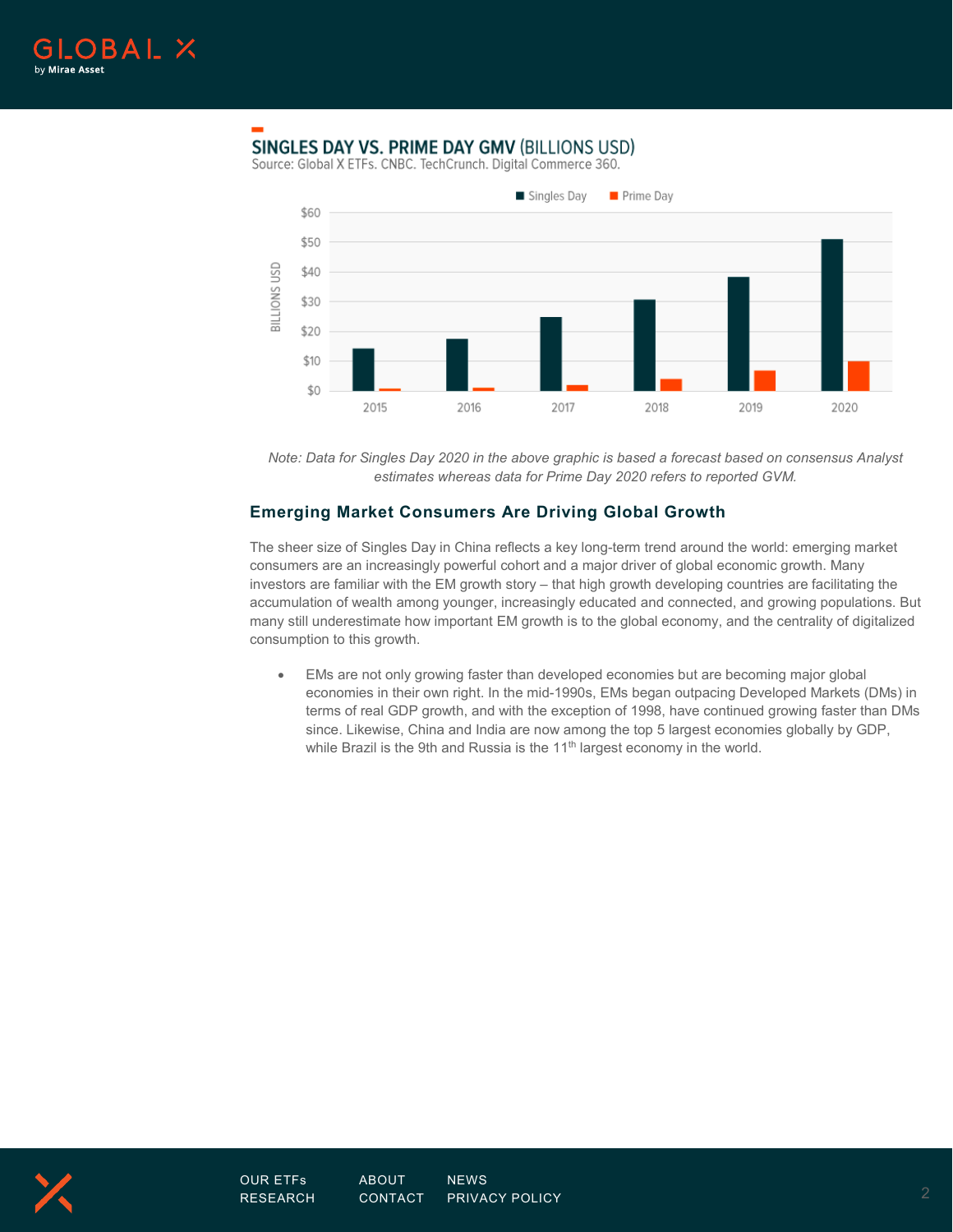

## **REAL GDP GROWTH: EM VS. ADVANCED ECONOMIES**

Source: Global X ETFs. IMF, World Economic Outlook, Oct 2020.



Note: Dotted lines represent IMF forecasts.

• EM growth drives a majority of global economic growth. EM countries contributed 74% of global growth in 2018.<sup>[3](#page-9-2)</sup> This is expected to expand to 84% over the coming three years while developed economies' contributions to global growth falls from 26% in 2018 to 16% in 2023.[4](#page-9-3)

## TOP 5 LARGEST ECONOMIES (% OF GLOBAL GDP)

Source: Global X ETFs. IMF, World Economic Outlook, Oct 2020.



Note: Dotted lines represent IMF forecasts.

• EM economies are becoming increasingly dynamic, transitioning away from purely commodity exports and low-cost manufacturing to high tech, services, and consumption-driven growth. Between 2000 and 2015, EMs populations grew by 21% while retail sales per capita were nearly 3x higher, rising from \$[5](#page-9-4)25 to \$1,490.<sup>5</sup> Meanwhile, EMs share of total global retail sales rose from 32% in 2000 to 51% in 2015 while EM retail sales growth outpaced DMs with a Compound Annual Growth Rate (CAGR)of 11.4% 2000-2008 versus 5.7% for DMs during the same time period.[6](#page-9-5)

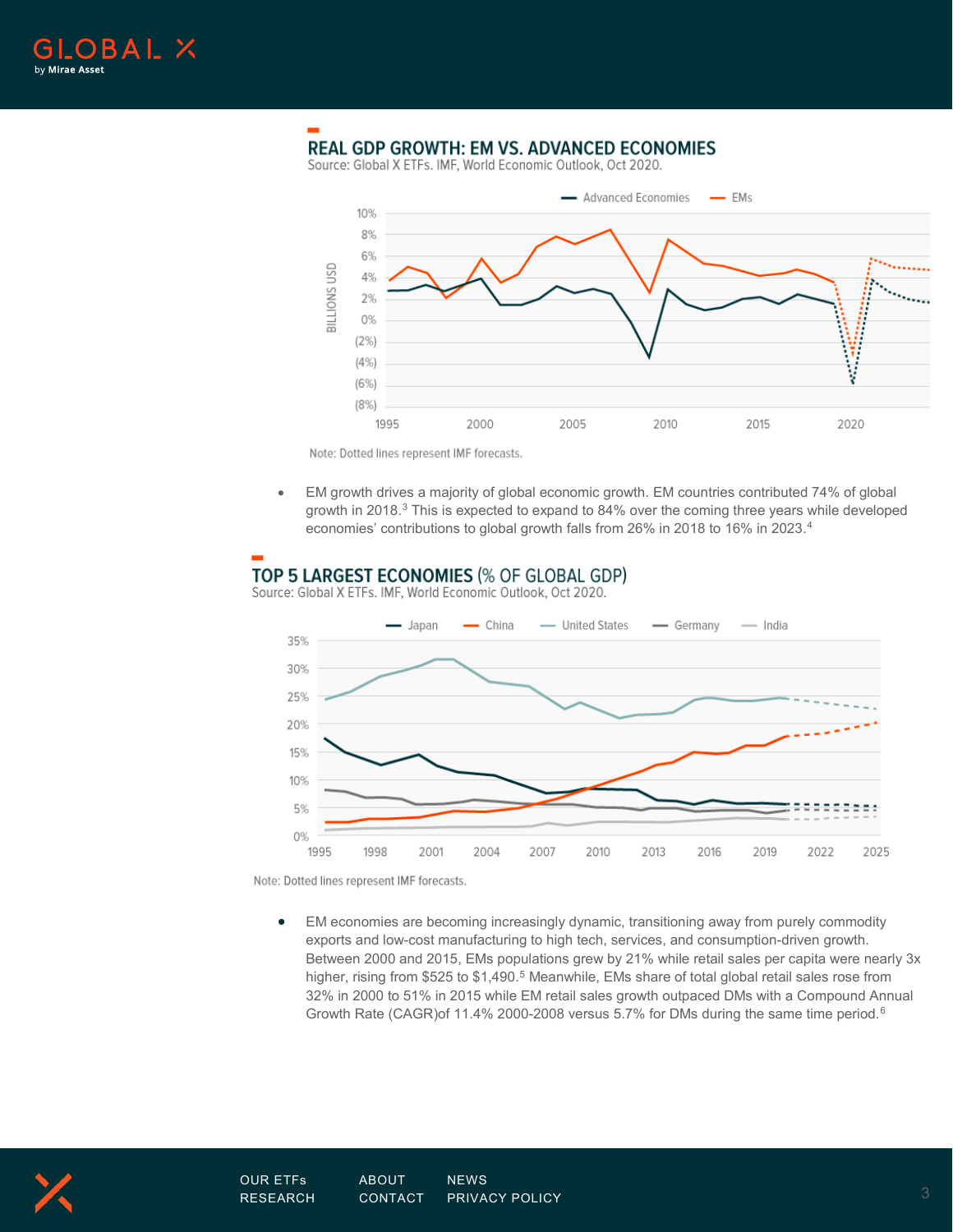

## **CONTRIBUTIONS TO GLOBAL GROWTH (% BY REGION)**

Source: Global X ETFs. IMF, World Economic Outlook, Oct 2020.



Note: Dotted lines represent IMF forecasts.

## **Converging Themes: Consumption & Digitalization**

Rapid consumption growth within EMs is inextricably linked to the spread of technological progress and adoption. As consumers become more educated, wages rise, and consumption follows suit. In the United States, such rapid economic growth occurred after WWII, after the labor force ballooned with returned soldiers helping to build out entire industries with the aid of new technologies while they attained college educations on the GI Bill, started families and careers, and bought houses, cars, and goods at a phenomenal pace. At the time, supermarkets and department stores introduced a new shopping experience, becoming engrained in American consumerism defined by a new middle class.

In the emerging markets, the rapid expansion of the middle class is occurring now, in the digital age. Consumers are seeing their discretionary spending increase, just as e-commerce and internet companies are becoming the dominant providers of goods and services. Therefore, as these EM consumers are forming new shopping habits, they are skipping brick-and-mortar experiences and in favor of digital ones. Growing internet penetration and smartphone usage in EMs has increased usage of e-commerce and social media platforms, especially among younger and more educated populations.<sup>[7](#page-9-6)</sup>

As an early adopter of smartphones, and an aggressive policy to expand internet access, China has become the largest and fastest-growing e-commerce markets globally with a market worth \$862.6 billion in 2019 and revenues expected to grow at a 12.5% CAGR over the coming four years.<sup>[8](#page-9-7)</sup> This is more than double the size of the US market, which generated roughly \$343.1 billion in revenues in 2019 and has an estimated 8.8% CAGR over the coming four years.<sup>[9](#page-9-8)</sup>

With more people connected on the internet and through their smartphones, the spillover effects of digitalization seem endless. Digitalization will continue to shape how we interact, encouraging communities of shoppers to engage through social commerce platforms or livestreaming networks, while video gamers use such platforms to follow their favorite esports teams and connect with gamers.

Greater digitalization has also led to a cross-pollination of several sub-segments of EMs internet and ecommerce, including in the growth of internet software companies and payment platforms, as well as search engines that rival Google in terms of market dominance within local markets.

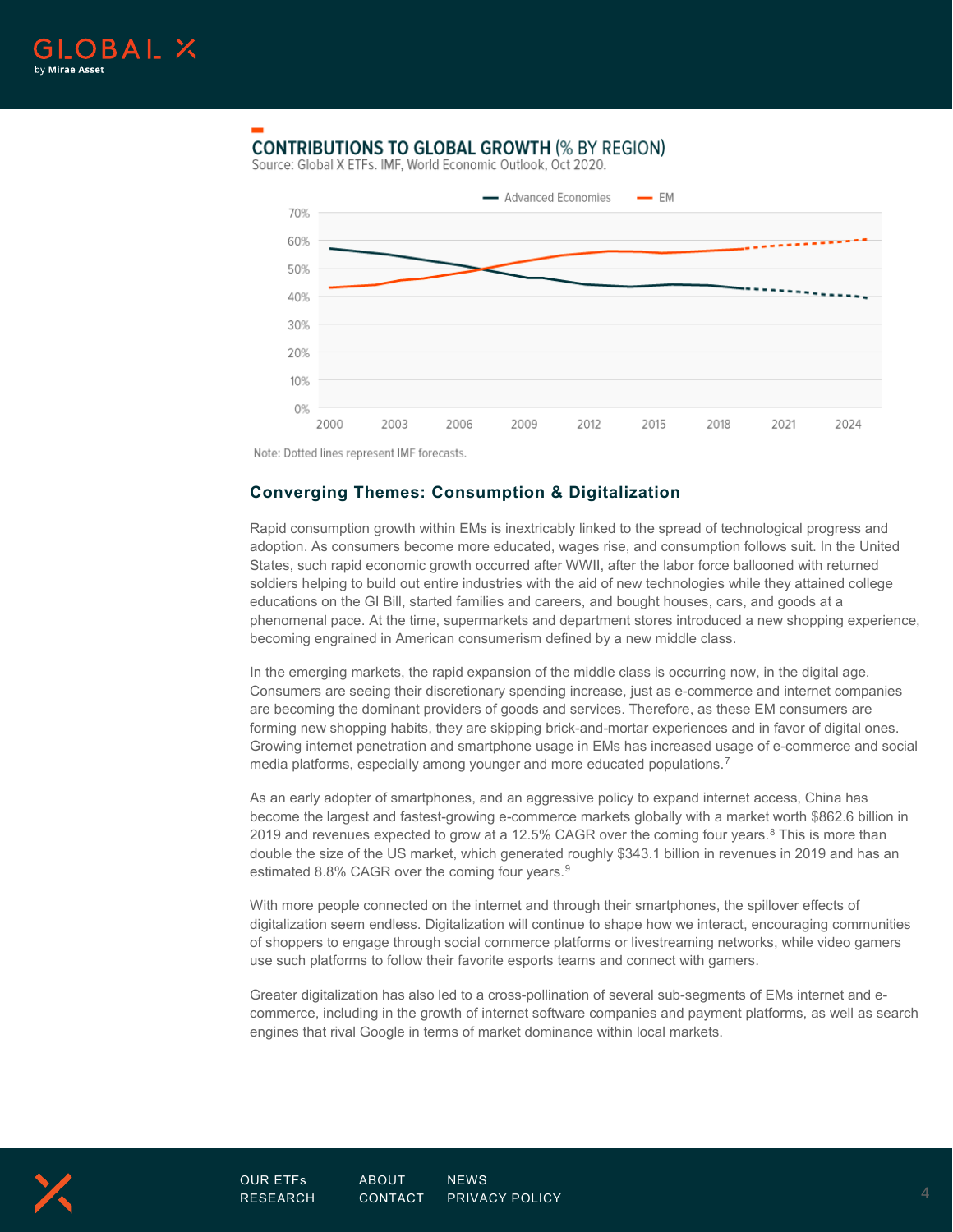

## **Multiple Tailwinds Support Long Term Growth**

#### **STRUCTURAL ECONOMIC SHIFTS**

After years of advancing a structural shift in their economies, EMs on a whole are more diverse than ever considering the shrinking of agriculture and low-cost manufacturing industries relative to the expanding consumer and services-oriented sectors. In 1995, Materials represented over 20% of the MSCI Emerging Markets Index (MXEF), shrinking to represent just 7% of the index today. This is in stark contrast to the Consumer Discretionary sector which more than doubled from 9% of MXEF in 1995 to 20% of the index today, or the Information Technology sector which grew from just 2% of MXEF in 1995, to now 18%.[10](#page-9-9)

#### **DEMOGRAPHICS**

EMs have larger and faster-growing populations than developed markets. This trend is reinforced by urbanization, or the migration from rural to urban areas where young people are becoming more educated and increasingly competitive for service sector jobs and higher incomes.

## POPULATION GROWTH: EMERGING VS. DEVELOPED ECONOMIES

Source: Global X ETFs. IMF, Oct 2020.



Note: Dotted lines represent IMF forecasts.

Wage growth is beginning to shift the socioeconomic profiles of many EMs, especially those in Asia. At a high-level, there were 3.2 billion people in the global middle class in 2017 with an estimated 150 million more joining annually. Overwhelmingly, with a projected 88% by 2023, these new entrants will be from Asia. And while the growth of the middle class in the US and Europe remains slow at 0.5% to 1% annual growth, EMs overall are forecasted to grow 6% or more on an annual basis over the coming years.[11](#page-9-10)

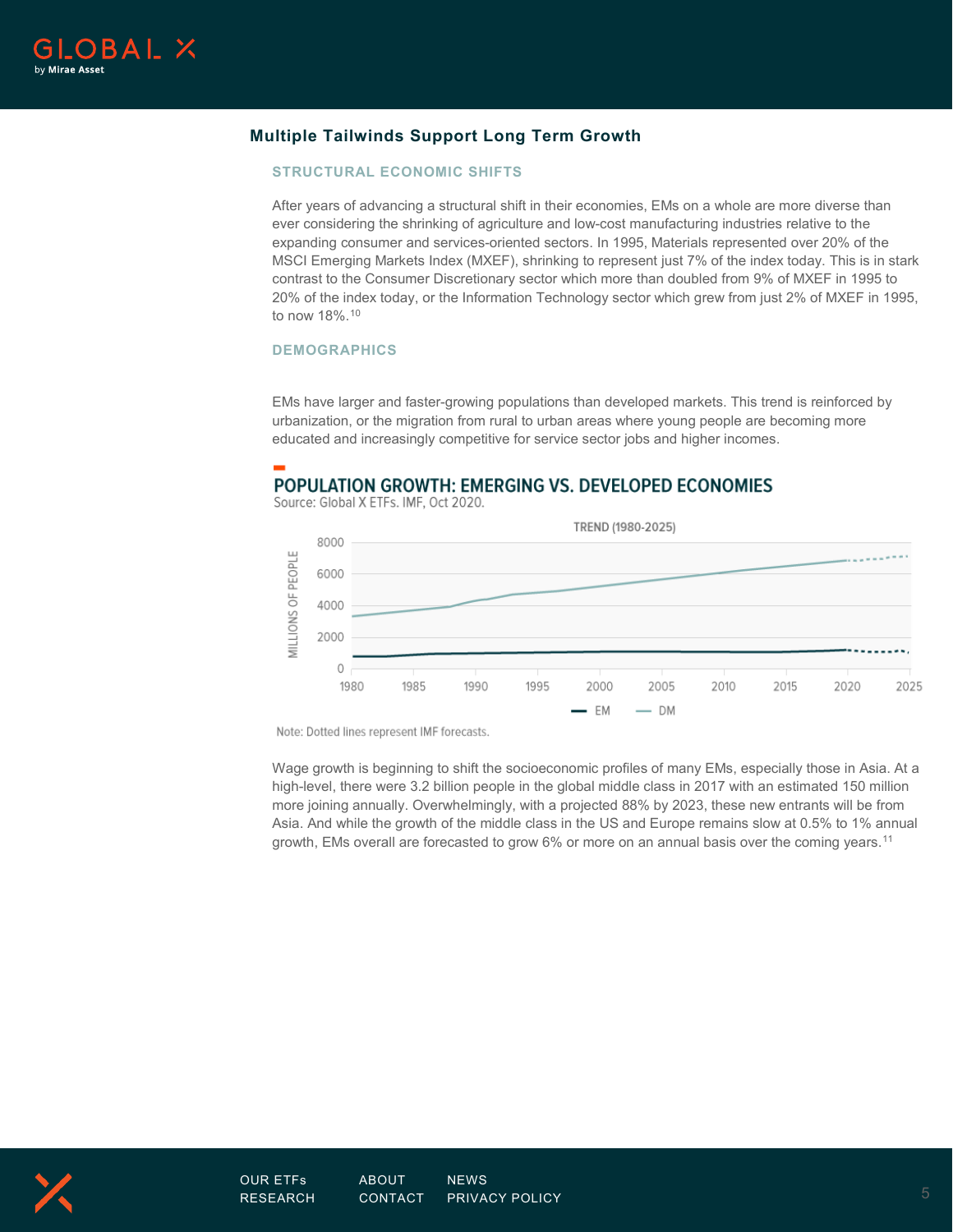

## **GLOBAL MIDDLE CLASS (BILLIONS)**

Source: Global X ETFs. Brookings, "The Unprecedented Expansion of the Global Middle Class: An Update," 2017.



*Note: In the chart above, "Old" and "New" refer to increases in the global middle-class headcount (i.e. beginning versus end of year).*

#### **RISING CONSUMPTION AND INCOME**

As consumers earn more, they spend more – and expand their spending beyond just basic necessities to include discretionary items as they achieve greater standards of living. In tandem with the expansion of GDP in EMs has been a simultaneous growth in wages and consumption, the latter a ballast of government policy striving to make consumer spending a greater contributor to GDP.

## MIDDLE CLASS CONSUMPTION - TOP 10 COUNTRIES (PPP, CONSTANT 2011 TRILLION\$ AND GLOBAL SHARE)

Source: Global X ETFs. Brookings, "The Unprecedented Expansion of the Global Middle Class: An Update," 2017.

| Country | 2013 | Share (%) | Country   | 2030 | Share (%) | Country   | 2050 | Share (%)     |
|---------|------|-----------|-----------|------|-----------|-----------|------|---------------|
| U.S.    | 4.7  | 13        | China     | 6.8  | 16        | China     | 14.3 | 22            |
| China   | 4.2  | 12        | U.S.      | 4.7  | 11        | India     | 10.7 | 17            |
| Japan   | 2.1  | 6         | India     | 3.7  | 9         | U.S.      | 4.7  |               |
| India   | 1.9  | 5         | Japan     | 2.1  | 5         | Indonesia | 2.4  | 4             |
| Russia  | 1.5  | 4         | Russia    | 1.6  | 4         | Japan     | 2.1  | 3             |
| Germany | 1.5  | 4         | Germany   | 1.5  | 4         | Russia    | 1.6  | 3             |
| Brazil  | 1.2  | 3         | Indonesia | 1.3  | 3         | Germany   | 1.5  | $\mathcal{P}$ |
| U.K.    | 1.1  | 3         | Brazil    | 1.2  | 3         | Mexico    | 1.3  |               |
| France  | 1.1  | 3         | U.K.      | 1.2  | 3         | Brazil    | 1.3  | 2             |
| Italy   | 0.9  | 3         | France    | 1.1  | 3         | U.K.      | 1.2  |               |

Note: Forecasts are those of Brookings author.

This is especially evident when looking on a regional level, specifically with an eye towards Asia. Asian EMs account for the greatest growth globally (roughly 60% of global growth) and consequently have consistently stronger real wage growth versus the rest of the world (RoW).

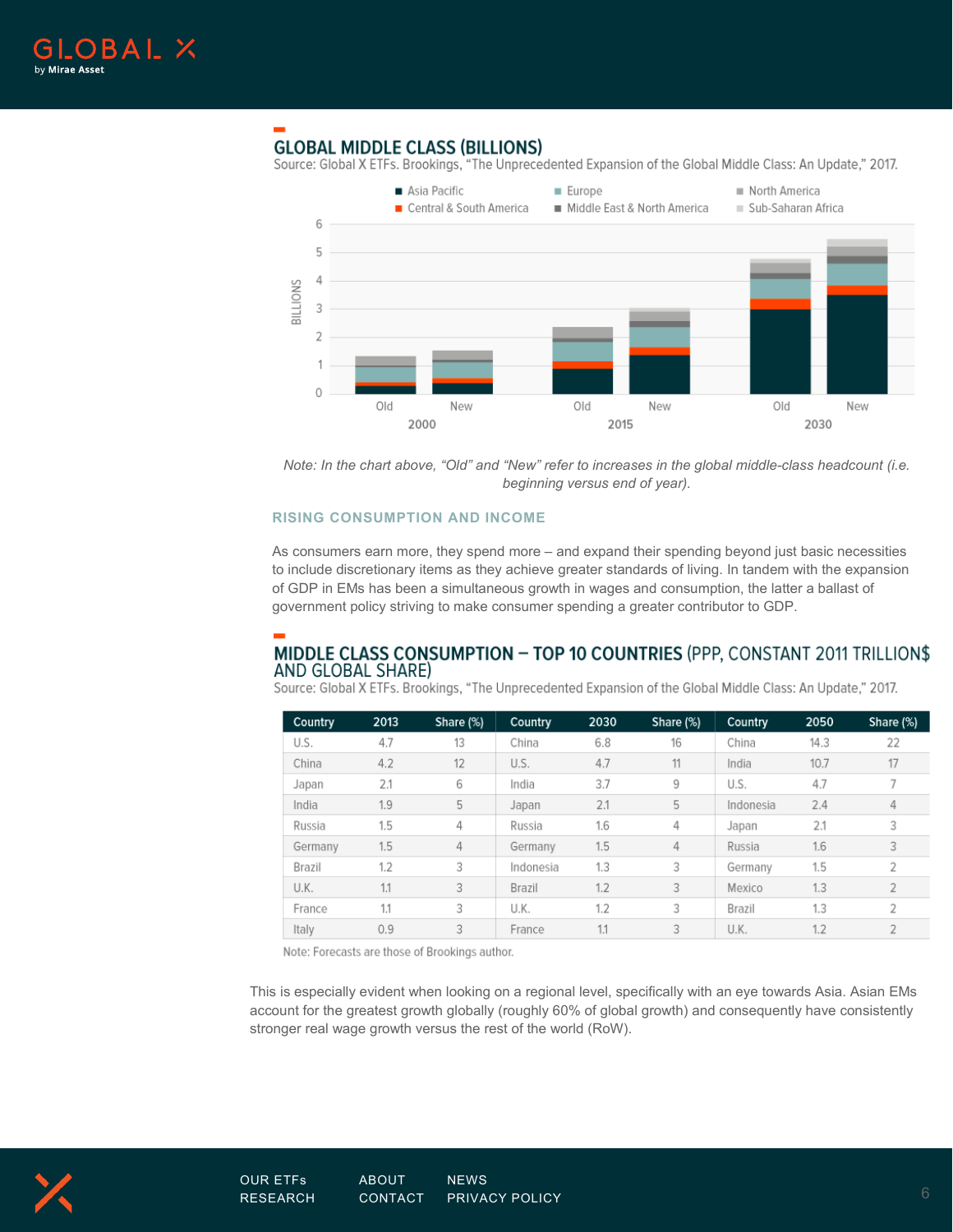

## **CONTRIBUTION TO GLOBAL CONSUMPTION GROWTH (%)**

Source: Global X ETFs, IMF, Mirae Asset Global Investments,



*Note: Data in the chart above are as of 2018. The 2016-2021 numbers are based on IMF forecasts.*

This wage growth translates into greater spending on consumer goods, particularly in the retail and ecommerce space with China alone becoming both the largest and fastest growing e-commerce market globally.<sup>[12](#page-9-11)</sup>

## **GROWTH OF AVERAGE REAL WAGES - ASIA VS. WORLD**

Source: Global X ETFs. Mirae Asset "Consumption Growth: Investing in Today's Emerging Markets," Mar 2018. ILO, "Global Wage Report," 2016/2017.



The increase in consumption is critical to EM growth and is a central tenet of government policies aimed at reducing a reliance on export led-growth to favor a model emphasizing consumer-led growth. China epitomizes this shift away from export-led growth model as household consumption in China continues to grow, accounting for 36% of GDP in 2010 to a forecasted 47% by 2030.

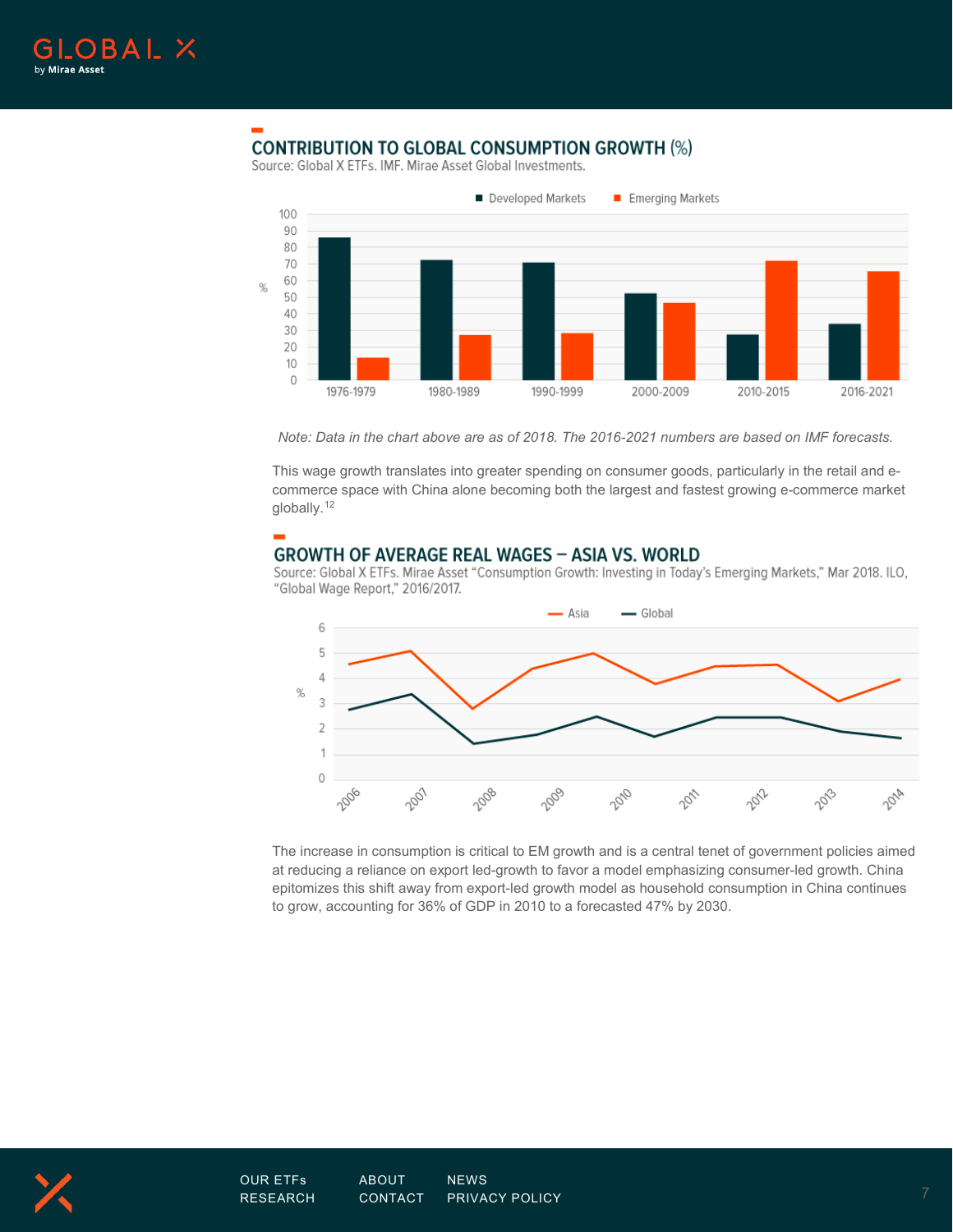#### **GROWING INTERNET PENETRATION AND SMARTPHONE USAGE**

#### Connected Usage Gap Coverage Gap  $1\%$  $4%$  $129$ 24% 30% 28% 41% 39% 49% 55% 46% 75% 68% 56% 53% 40% 33% 24% MENA South Asia North America East Asia Latin America Sub-Saharan Europe & Pacific & Caribbean Africa

**INTERNET CONNECTIVITY BY REGION (SHARE OF TOTAL POPULATION, 2018)** Source: Global X ETFs. GSMA, "Global Mobile Trends, 2020."

Global internet access has grown tenfold over the last 20 years from  $4\%$  to  $40\%$ .<sup>[13](#page-9-12)</sup> Unsurprisingly, internet use is highest in advanced economies where 9 out of 10 people use the internet.[14](#page-9-13) Compare this to emerging economies, like Mexico, where usage is quickly expanding. In 2014, only 45% of Mexicans used the internet in 2014 versus today, when nearly 73% do.<sup>[15](#page-9-14)</sup>

## **EMERGING MARKETS INTERNET USE**

Source: Global X ETFs. Pew Research Center, "Smartphone Ownership is Growing Rapidly Around the World, but not Always Equally," 2019.



Note: Percentage are medians based on eight emerging economies and 14 advanced economies. Analysis excludes Greece, Hungary the Netherlands, Sweden, and Tunisia due to incomplete trend data.

At the same time, smartphone access is increasing rapidly with smartphone penetration anticipated to reach 80% globally.<sup>[16](#page-9-15)</sup> Internet penetration is already relatively high in developed markets and in certain EMs like China, but now smartphone ownership is expanding rapidly in some of the world's largest developing countries, including India, Indonesia, Nigeria, Pakistan, and Mexico. Likewise, although smartphone usage and internet penetration are already high in markets like China, there is still room for growth given the size of China's population and the lower rates of penetrations in smaller cities and rural areas. With greater coverage area, more sophisticated technologies, and a shift in consumer

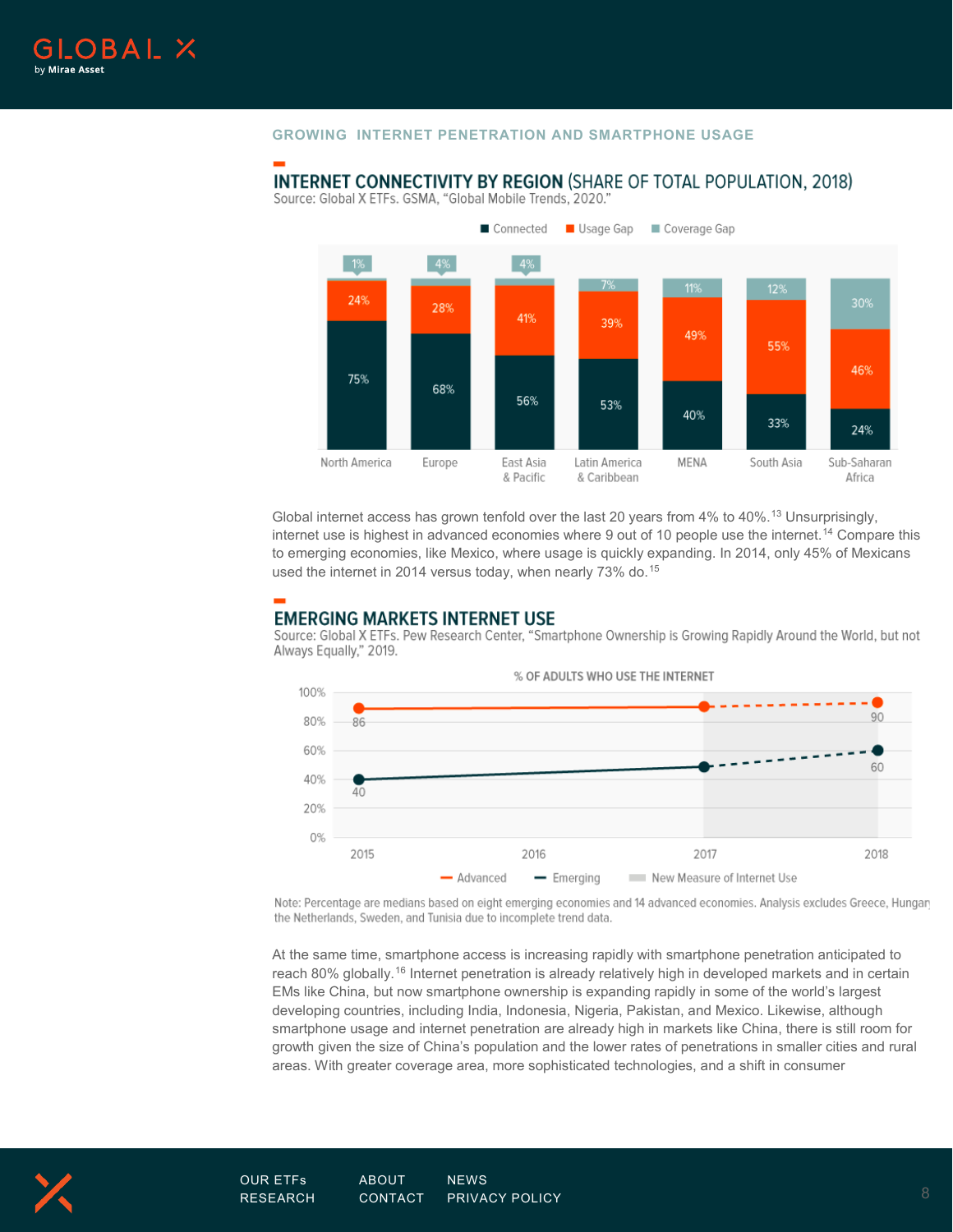

preferences, China is expected to overtake the US as the world's largest mobile market by revenue by 2030.[17](#page-9-16)

#### SMARTPHONE OWNERSHIP HIGHER IN WEALTHIER COUNTRIES (% OF ADULTS WHO OWN A SMARTPHONE)

Source: Global X ETFs. Pew Research Center, "Smartphone Ownership is Growing Rapidly Around the World, but not Always Equally," 2019.



2017 GDP PER CAPITA (PPP CURRENT INTERNATIONAL \$)

## **EWEB: Targeted Exposure to EM Consumption Growth**

Certain companies like Alibaba and MercadoLibre are fairly well known as China's and Argentina's leading e-commerce companies with the prowess in their markets comparable to Amazon in the US. But beyond those two names are dozens of leading technology companies in e-commerce, social media, online entertainment, search engines, and software that are harnessing EM consumption growth. Jumia, for instance is the leading e-commerce platform in Africa, while Meituan Dianping is another e-commerce and food delivery giant in China. Companies like these are regional giants, but often overlooked by US-based investors.

The Global X Emerging Markets Internet & E-commerce ETF seeks to offer targeted exposure to some of the most tech savvy companies in the world's fastest-growing markets. Drafting behind multiple tailwinds, like an expanding middle class, broadening internet penetration, and a shift towards digital consumption EM internet and e-commerce companies are likely to be key drivers of global growth.